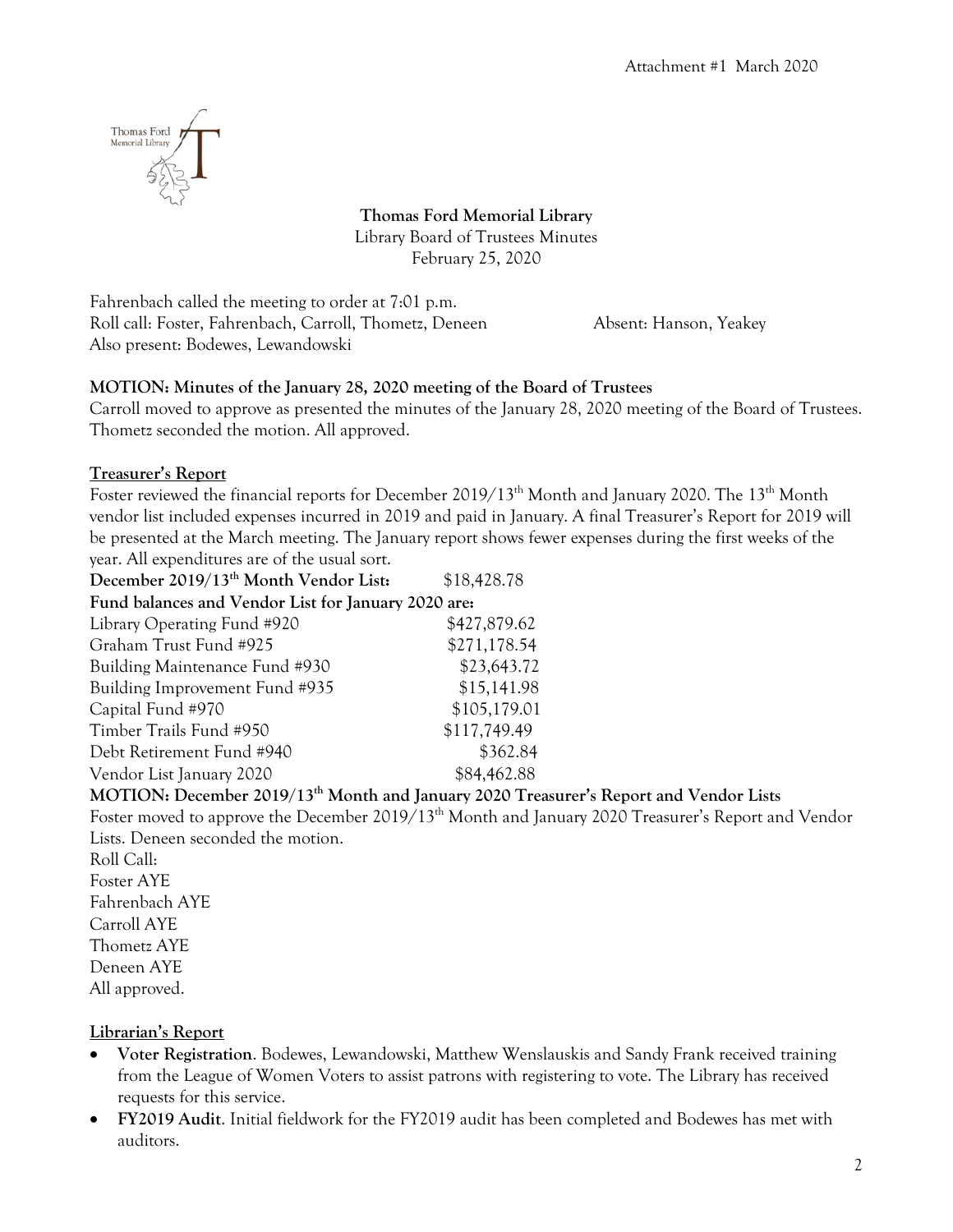- **The Self-Check Kiosk** in the Children's Department has been enthusiastically embraced by children and parents. Usage statistics have been included in the monthly stats report; January usage reflects 10% of total circulation! Additional canvas bags have been purchased for the new checkout location.
- **Annual Statements of Economic Interest** must be completed by May 1. The statements will be sent to Trustee Library emails.
- **Departmental Reports** were presented. Bodewes noted that January statistics reflect the anniversary for the closure last year.
- **Summer Programming** is underway. The Library Block Party has been scheduled for June 13. The Big Read selection is *Pride and Prejudice* by Jane Austen.

## **Visitors/Public Comment:** There were no visitors or public comment.

**Communications**: *ILA Reporter Magazine* feature on improved library buildings included a showcase of the Thomas Ford renovation. *Kidlist* online parent resource feature on ten best local libraries for kids in 2020. Thank you letter from the Green Team/First Congregational Church for the Library's support of the holiday light collection program.

## **Committees:**

### **Finance**

All Trustees present confirmed receipt of the audit compliance letter. Completed letters should be returned to auditor Sikich.

## **Building and Grounds**

- A quote from Mortenson Roofing for roof/gutter repair at the southeast corner of the Library was accepted in the amount of \$7,000.
- Overgrown bushes were removed along the west service corridor of Library to allow for ease of access by waste collector.
- Yeakey, Bodewes and Lewandowski met to review projects and prioritize for 2020 and beyond. A top priority for 2020 is installing a cellphone signal booster.

# **Old Business**

# **Renovation Funds Update**

Bodewes reported that remaining renovation funds have been expended for: Children's Department selfcheck kiosk, Board Room and Study Room carpet, various chairs (Board Room, Study Rooms, Teen Room), various shelving/storage (graphic novels, free materials, filing), and Teen Room laptops.

### **New Business**

**2020 Board Action Calendar** was presented and accepted without change. The Board Action Calendar is a guideline; the schedule may change but it serves to outline actions for the year. During discussion, Fahrenbach expressed interest in reviewing Library policy regarding use of meeting space by for-profit organizations.

Fahrenbach reported that a meeting has been set with Village President Gallagher and other community leadership to share plans and activities for the coming year.

There being no other business, Deneen moved to adjourn at 7:43 p.m. Thometz seconded the motion. All approved. **The next regular meeting of the Board of Trustees will be held on Tuesday, March 31, 2020.**